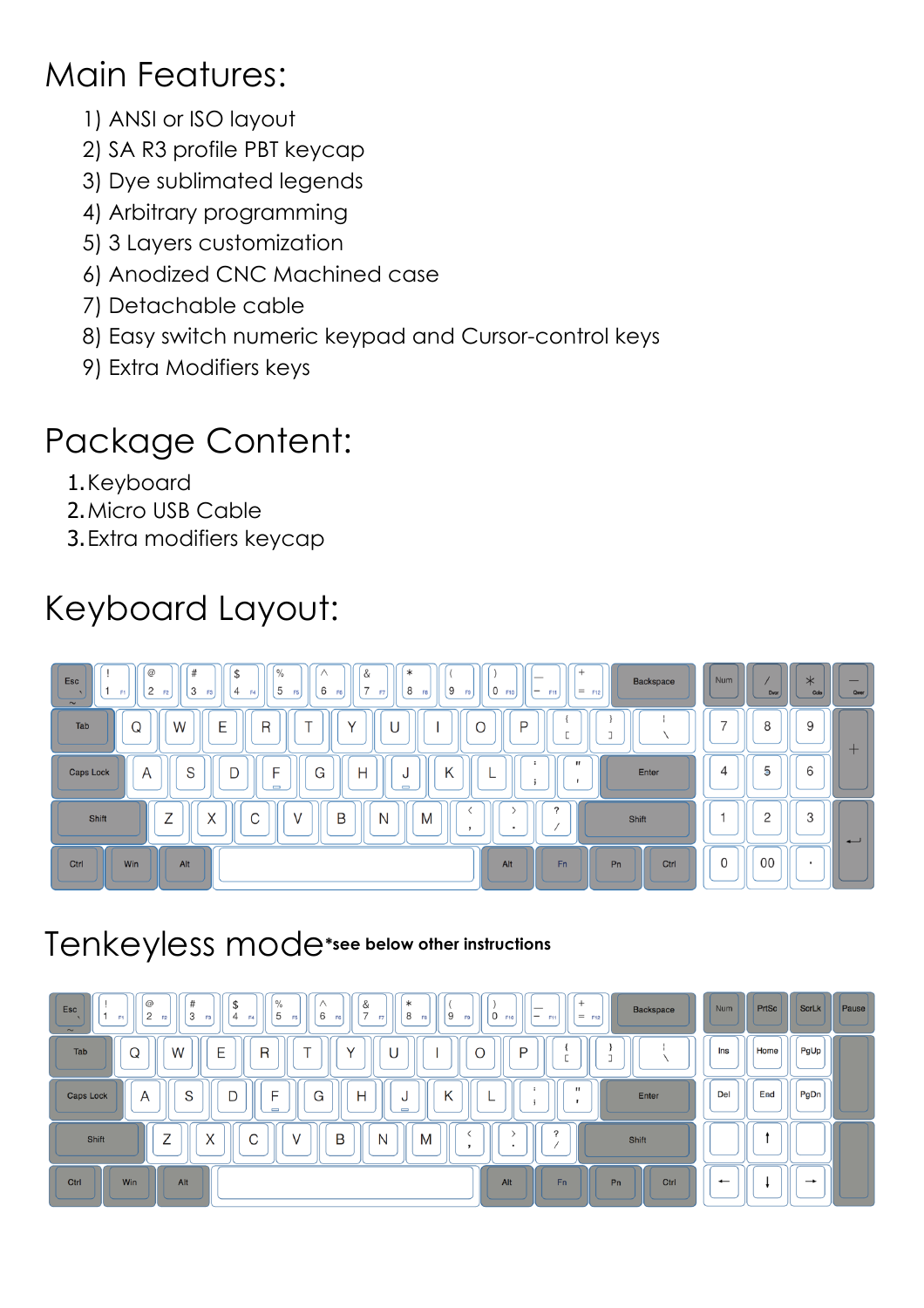|    |                  | $\mathsf{ESC}$            |          | $\bar{\mathbf{v}}$ |                    |
|----|------------------|---------------------------|----------|--------------------|--------------------|
|    |                  | $\mathbf{1}$              |          | F1                 |                    |
|    |                  | $\overline{2}$            |          | F2                 |                    |
|    |                  | $\mathfrak{S}$            |          | F <sub>3</sub>     |                    |
|    |                  | $\overline{4}$            |          | F4                 |                    |
|    |                  | $\sqrt{5}$                |          | F <sub>5</sub>     |                    |
|    |                  | $\boldsymbol{6}$          |          | F6                 |                    |
|    |                  | $\overline{7}$            |          | F7                 |                    |
|    |                  | $\,8\,$                   |          | F <sub>8</sub>     |                    |
|    |                  | $\mathcal{P}$             |          | F9                 |                    |
|    |                  | $\mathsf O$               |          | F10                |                    |
|    |                  |                           |          | F11                |                    |
|    |                  | $= +$                     |          | F12                |                    |
|    |                  |                           |          | $\uparrow$         |                    |
| Fn | $\boldsymbol{+}$ | $\mathsf J$               | $\equiv$ | $\longleftarrow$   | Key code<br>change |
|    |                  | $\sf K$                   |          |                    |                    |
|    |                  | L                         |          | $\rightarrow$      |                    |
|    |                  | $\sf P$                   |          | Print Screen       |                    |
|    |                  | $\lceil \cdot \rceil$     |          | Scroll Lock        |                    |
|    |                  | $\vert$ }                 |          | Pause Break        |                    |
|    |                  | $\ensuremath{\mathsf{Z}}$ |          | APP                |                    |
|    |                  | $\boldsymbol{\mathsf{H}}$ |          | Home               |                    |
|    |                  | ${\sf N}$                 |          | End                |                    |
|    |                  | $\mathsf U$               |          | Page Up            |                    |
|    |                  | $\bigcirc$                |          | Page Down          |                    |
|    |                  | Backspace                 |          | Delete             |                    |
|    |                  | $\vdots$                  |          | Insert             |                    |
|    |                  | $\ast$                    |          | <b>COLEMAK</b>     |                    |
|    |                  | $\overline{\phantom{a}}$  |          | <b>DVORAK</b>      |                    |